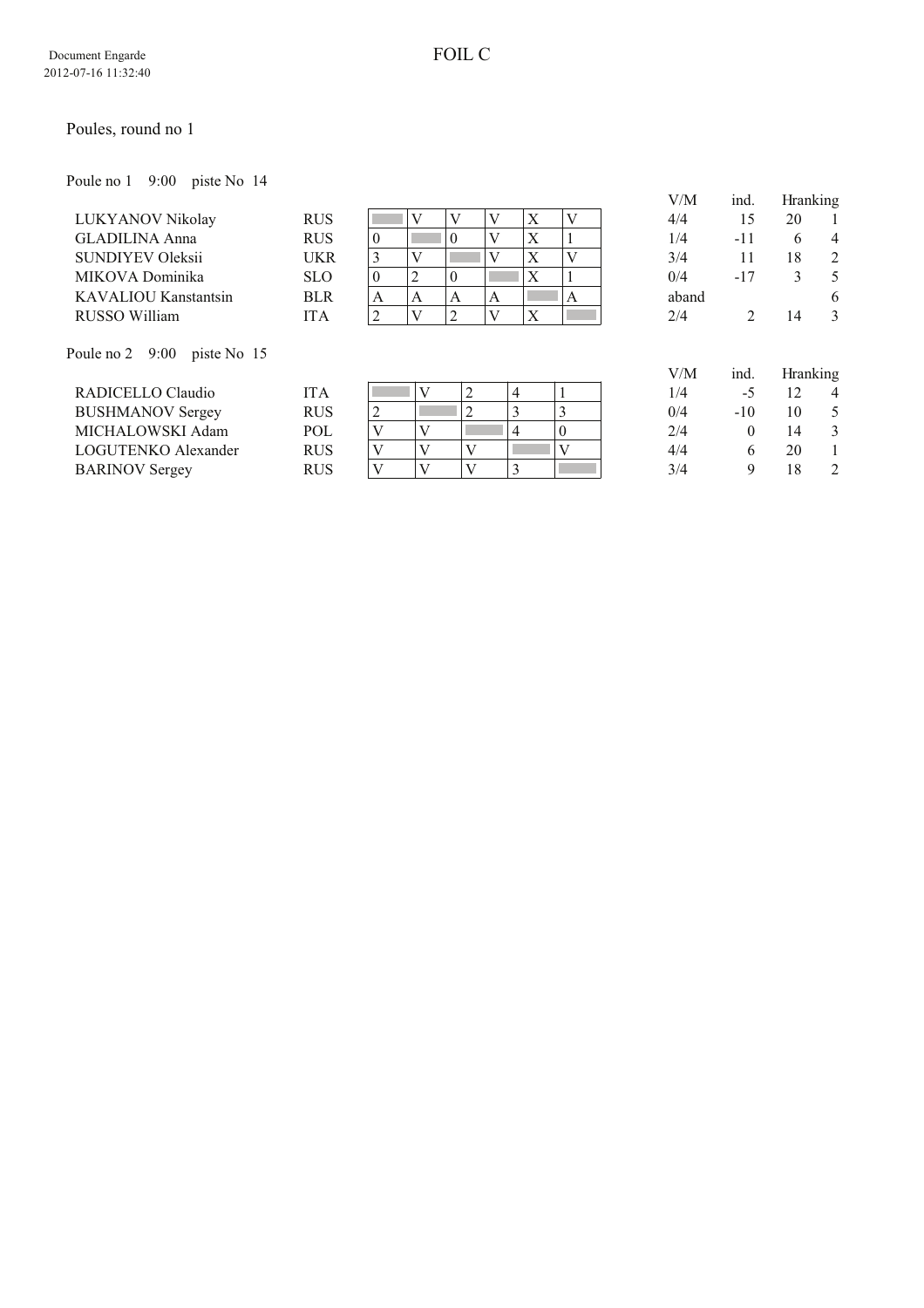## Tabela z 16

| 1 LUKYANOV Nikolay     | <b>RUS</b> |                         |                          |                                  |                         |
|------------------------|------------|-------------------------|--------------------------|----------------------------------|-------------------------|
|                        |            | LUKYANOV Nikolay        |                          |                                  |                         |
| -16                    |            |                         |                          |                                  |                         |
| 9 BUSHMANOV Sergey     | <b>RUS</b> |                         | LUKYANOV Nikolay<br>15/5 |                                  |                         |
|                        |            | <b>BUSHMANOV Sergey</b> |                          |                                  |                         |
| 8 GLADILINA Anna       | <b>RUS</b> | 15/3                    |                          |                                  |                         |
|                        |            |                         |                          | <b>BARINOV Sergey</b>            |                         |
| 5 RUSSO William        | <b>ITA</b> | RUSSO William           |                          | 15/10                            |                         |
| 12                     |            |                         |                          |                                  |                         |
|                        |            |                         | <b>BARINOV Sergey</b>    |                                  |                         |
| 13                     |            |                         | 15/13                    |                                  |                         |
| 4 BARINOV Sergey       | <b>RUS</b> | <b>BARINOV Sergey</b>   |                          |                                  |                         |
|                        |            |                         |                          |                                  | <b>SUNDIYEV Oleksii</b> |
| 3 SUNDIYEV Oleksii     | <b>UKR</b> |                         |                          |                                  | 15/14                   |
|                        |            | SUNDIYEV Oleksii        |                          |                                  |                         |
| 14                     |            |                         | <b>SUNDIYEV Oleksii</b>  |                                  |                         |
| 11                     |            |                         | 15/4                     |                                  |                         |
|                        |            | MICHALOWSKI Ada         |                          |                                  |                         |
| 6 MICHALOWSKI Ada      | POL        |                         |                          |                                  |                         |
| RADICELLO Claudio<br>7 | <b>ITA</b> |                         |                          | <b>SUNDIYEV Oleksii</b><br>15/13 |                         |
|                        |            | RADICELLO Claudio       |                          |                                  |                         |
| 10 MIKOVA Dominika     | <b>SLO</b> | 15/2                    |                          |                                  |                         |
|                        |            |                         | LOGUTENKO Alexan         |                                  |                         |
| 15                     |            | LOGUTENKO Alexan        | 15/3                     |                                  |                         |
| 2 LOGUTENKO Alexan     | <b>RUS</b> |                         |                          |                                  |                         |
|                        |            |                         |                          |                                  |                         |